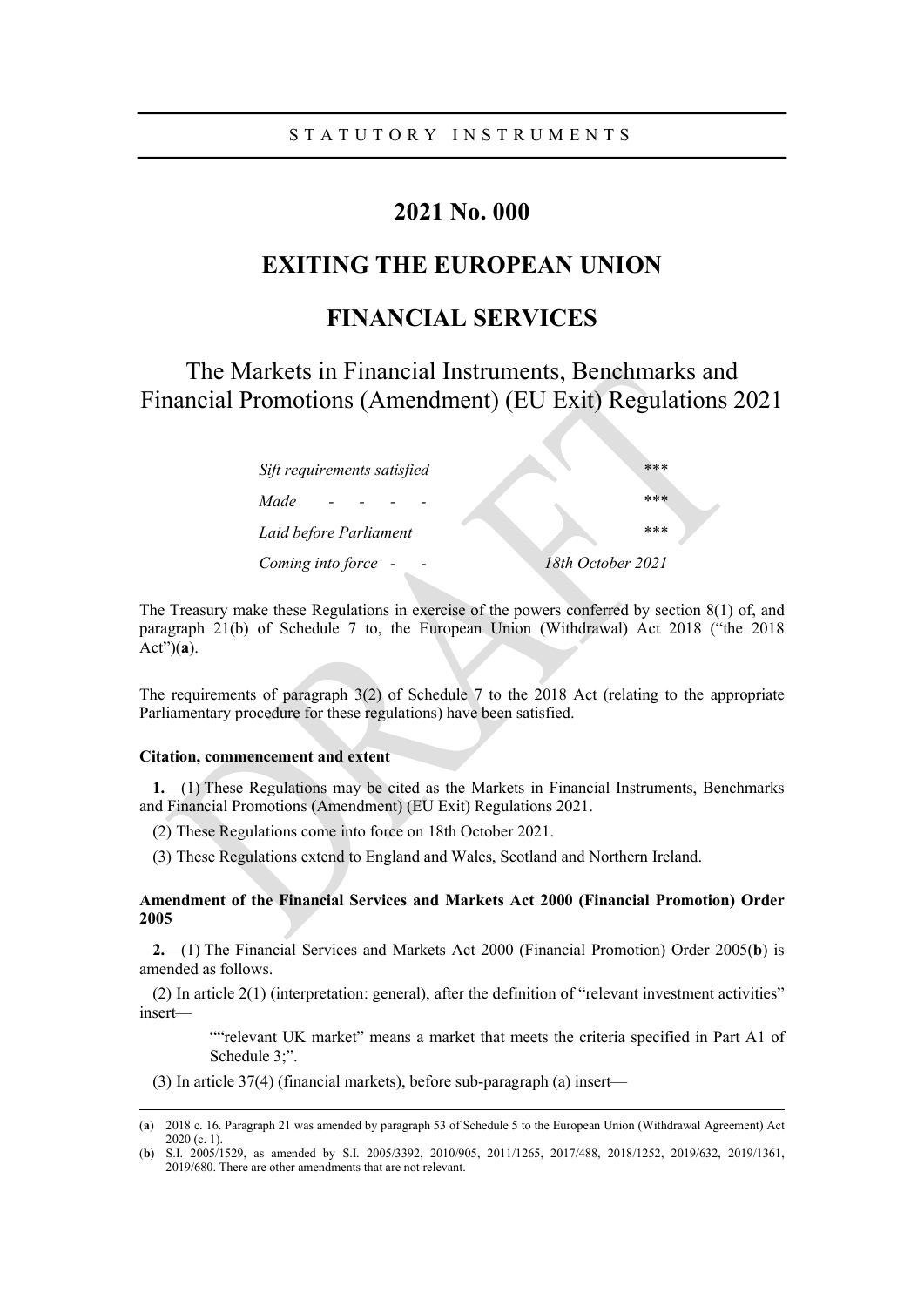### "(za) is a relevant UK market;".

(4) In article 41(4) (bearer instruments: promotions required or permitted by market rules), before sub-paragraph (a) insert—

"(za) is a relevant UK market;".

(5) In article 67(2) (promotions required or permitted by market rules), before sub-paragraph (a) insert—

"(za) is a relevant UK market;".

(6) Article 68 (promotions in connection with admission to certain EEA markets) is amended as follows—

(a) in the heading, after "certain" insert "UK and";

(b) in paragraph (1)(b), after "relevant" insert "UK market or relevant".

(7) In article 69(1) (promotions of securities already admitted to certain markets), in the definition of "relevant market", before sub-paragraph (a) insert—

"(za) is a relevant UK market;".

(8) In Schedule 3 (markets and exchanges), before Part 1 (criteria for Relevant EEA or Gibraltar Markets) insert—

## "PART A1

## Criteria for Relevant UK Markets

The criteria for a "relevant UK market" are—

- (a) the head office of the market must be situated in the United Kingdom; and
- (b) the market must satisfy any requirements of the law of the United Kingdom as to—
	- (i) the manner in which it operates;
	- (ii) the means by which access may be had to the facilities it provides;
	- (iii) the conditions to be satisfied before an investment may be traded or dealt in by means of its facilities; and
	- (iii) the reporting and publication of transactions effected by means of its facilities. ".

## Amendment of the Markets in Financial Instruments Regulation

3.—(1) Regulation (EU) No 600/2014 of the European Parliament and of the Council of 15 May 2014 on markets in financial instruments and amending Regulation (EU) No 648/2012(a) is amended as follows.

(2) In Article 35—

- (a) in paragraph 1, after "648/2012", the first time it occurs, insert "and subject to paragraph 1A";
- (b) after paragraph 1 insert—

"1A. Paragraph 1 does not apply in relation to exchange-traded derivatives.";

- (c) in paragraph 3, omit "and within six months in the case of exchange-traded derivatives,";
- (d) in paragraph 4—

(i) omit point (a), and "or" at the end of the point";

<sup>(</sup>a) EUR 2014/600, as amended by S.I. 2018/1403 (itself amended by 2019/576, 710, 1212, 2020/1055, 1301), and by EUR 2019/2175.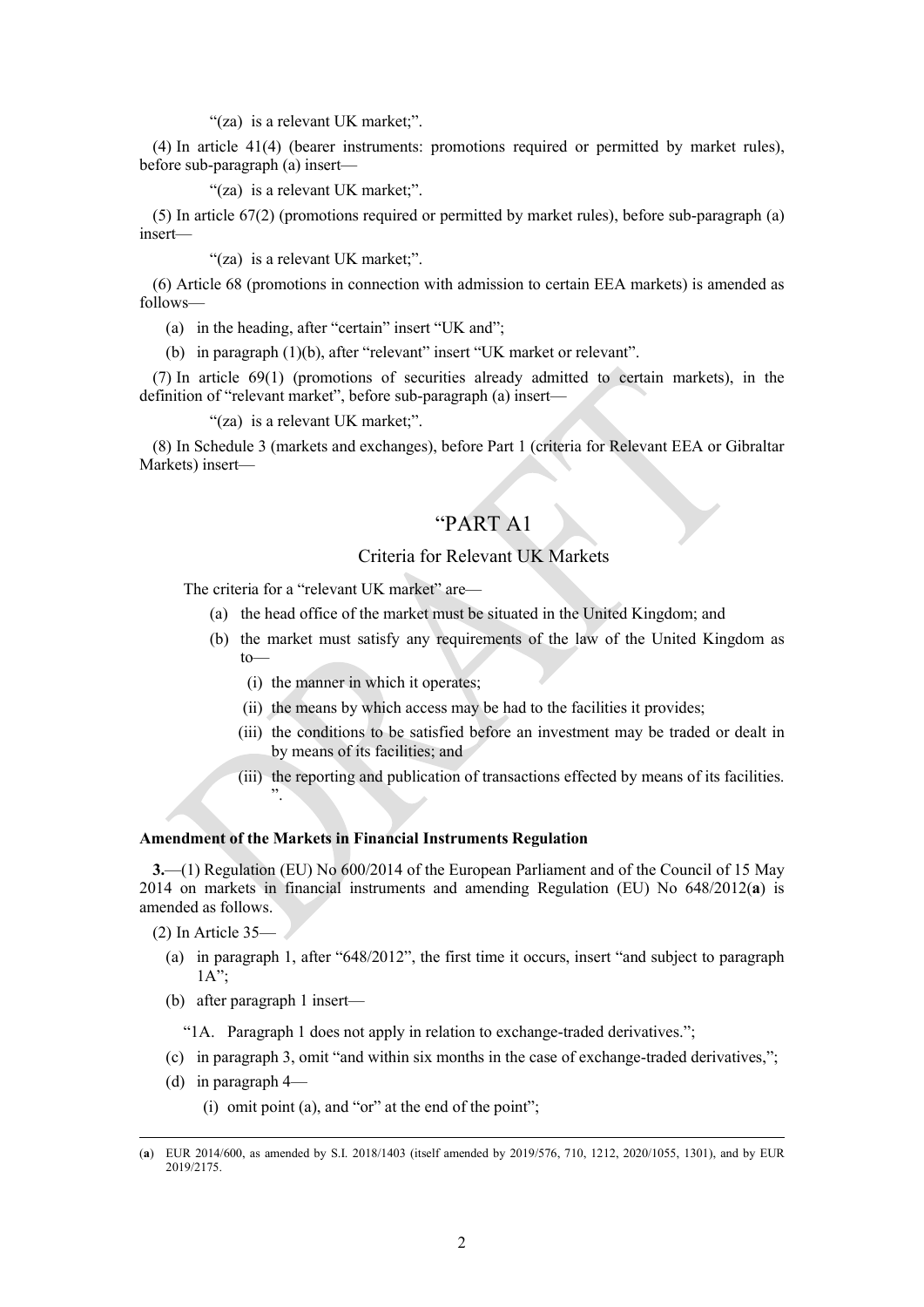- (ii) omit the second and third sub-paragraphs.
- (3) In Article 36—
	- (a) in paragraph 1, after "648/2012", the first time it occurs, insert "and subject to paragraph 1A";
	- (b) after paragraph 1 insert—
		- "1A. Paragraph 1 does not apply in relation to exchange-traded derivatives.";
	- (c) in paragraph 3, omit "and within six months in the case of exchange-traded derivatives,";
	- (d) in paragraph 4—
		- (i) omit point (a), and "or" at the end of the point;
		- (ii) omit the second and third sub-paragraphs.
	- (e) omit paragraphs 5 and 6(d).

## Amendment of Commission Delegated Regulation (EU) 2017/581

4.—(1) Commission Delegated Regulation (EU) 2017/581 of 24 June 2016 supplementing Regulation (EU) No 600/2014 of the European Parliament and of the Council with regard to regulatory technical standards on clearing access in respect of trading venues and central counterparties(a) is amended as follows.

- (2) Omit Articles 18, 19 and 20.
- (3) In the Annex, omit forms 4.1 and 4.2.

## Amendment of Commission Delegated Regulation (EU) 2020/1816

5.—(1) Commission Delegated Regulation (EU) 2020/1816 of 17 July 2020 supplementing Regulation (EU) 2016/1011 of the European Parliament and of the Council as regards the explanation in the benchmark statement of how environmental, social and governance factors are reflected in each benchmark provided and published(b) is amended as follows.

- (2) In Article 1 (definitions)—
	- (a) before point (a) insert—
		- "(za) "environmental goods and services sector" means the production activities that generate environmental products (environmental goods and services);
		- (zb) "environmental products" means products that have been produced for the purpose of environmental protection and resource management;
		- (zc) "environmental protection" includes all activities and actions which have as their main purpose the prevention, reduction and elimination of pollution and of any other degradation of the environment, and—
			- (i) includes all measures taken in order to restore the environment after it has been degraded; and
			- (ii) excludes activities which, while beneficial to the environment, primarily satisfy the technical needs or the internal requirements for hygiene or safety and security of an enterprise or other institution;";
	- (b) after point (b) insert—

<sup>(</sup>a) EUR 2017/581. This has been amended by the Financial Conduct Authority by Technical Standards (Markets in Financial Instruments Regulation) (EU Exit) (No. 2) Instrument 2019. A copy of this instrument is available at https://www.handbook.fca.org.uk/instrument/2019/FCA\_2019\_61.pdf, and may be obtained from the Financial Conduct Authority, 12 Endeavour Square, London E20 1JN.

<sup>(</sup>**b**) EUR  $2020/1816$ .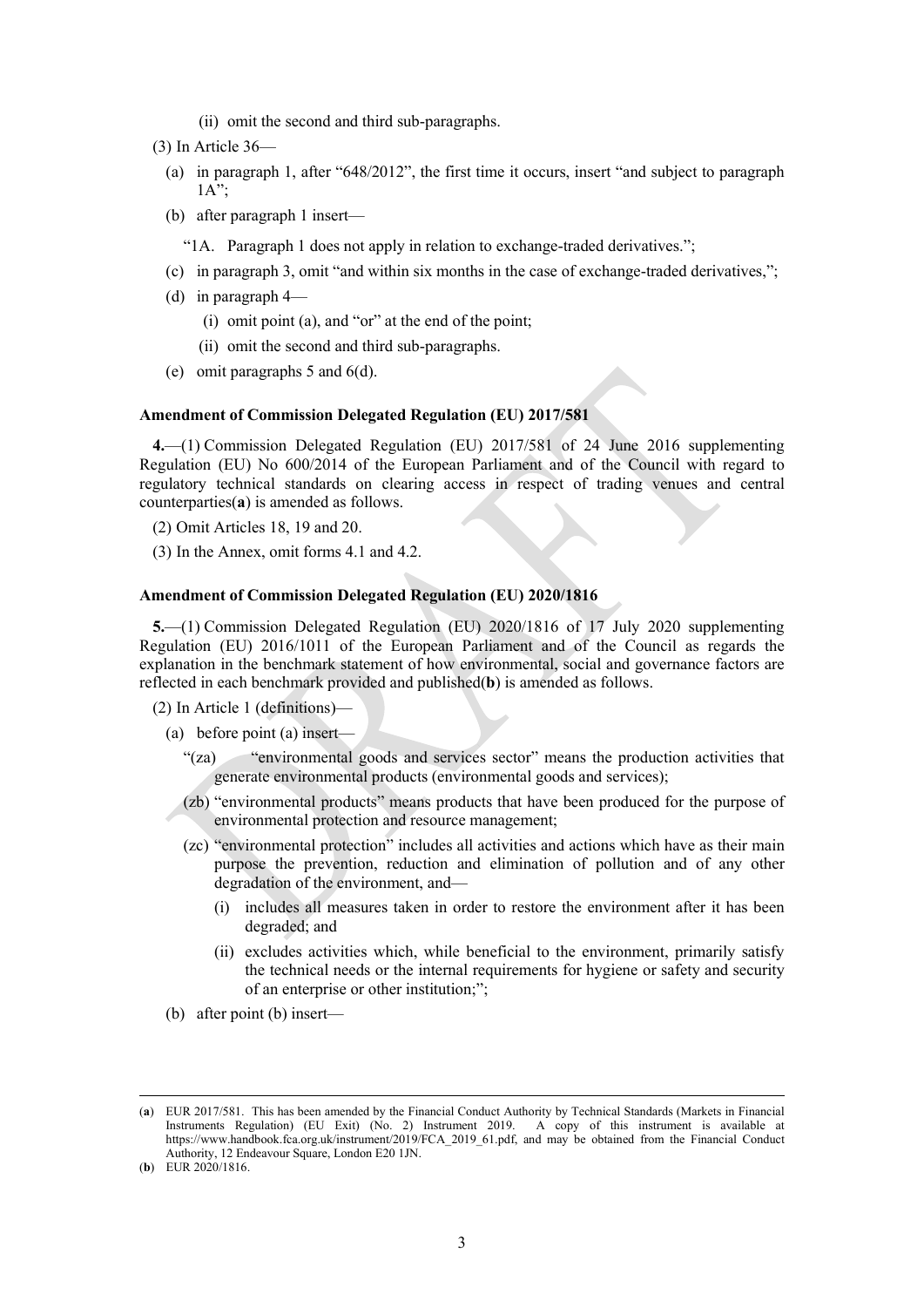- "(ba) "resource management" includes the preservation, maintenance and enhancement of the stock of natural resources and therefore the safeguarding of those resources against depletion;
- (bb) "SIC" means the UK Standard Industrial Classification of Economic Activities 2007 (SIC 2007) published by the Office for National Statistics, as amended from time to  $time(a)$ ;".

(3) In Annex I (template for explaining how Environmental, Social and Governance (ESG) factors are reflected in the benchmark statement)—

- (a) for "EU Climate Transition Benchmarks", in each place it occurs, substitute "UK Climate Transition Benchmarks";
- (b) for "EU Paris-aligned Benchmarks", in each place it occurs (including in the heading for Section 2), substitute "UK Paris-aligned Benchmarks";
- (c) in the heading for Section 2 (additional disclosure requirements for EU Climate Transition and EU Paris-aligned Benchmarks), for "EU Climate Transition" substitute "UK Climate Transition";
- (d) in Item 9—
	- (i) in the opening words—
		- (aa) for "EU Climate Transition Benchmark" substitute "UK Climate Transition Benchmark";
		- (bb) for "EU Paris-aligned Benchmark" substitute "UK Paris-aligned Benchmark";
	- (ii) in point (c), in the text of the footnote, for "Commission Delegated Regulation (EU) 2020/1818 of 17 July 2020 supplementing Regulation (EU) 2016/1011 of the European Parliament and of the Council as regards the minimum standards for EU Climate Transition Benchmarks and EU Paris-aligned Benchmarks (See page 17 of this Official Journal)" substitute "EUR 2020/1818".

(4) In Annex II (Environmental, Social and Governance (ESG) factors to be considered by underlying assets of the benchmark), in the tables in Sections 1 (equity), 2 (fixed income), 3 (sovereign debt) and 5 (other)—

- (a) for "Annex I to Regulation (EC) No 1893/2006 of the European Parliament and of the Council" substitute "SIC";
- (b) for "Annex I to Regulation (EC) No 1893/2006", in each place it occurs, substitute "SIC";
- (c) omit ", as defined in Article 2, point  $(5)$  of Regulation (EU) No  $691/2011$  of the European Parliament and of the Council";
- (d) for "national law", in each place it occurs, substitute "UK law".

### Amendment of Commission Delegated Regulation (EU) 2020/1818

6.—(1) Commission Delegated Regulation (EU) 2020/1818 of 17 July 2020 supplementing Regulation (EU) 2016/1011 of the European Parliament and of the Council as regards minimum standards for EU Climate Transition Benchmarks and EU Paris-aligned Benchmarks(b) is amended as follows.

(2) In the title of the Regulation, for "EU Climate Transition Benchmarks and EU Paris-aligned Benchmarks" substitute "UK Climate Transition Benchmarks and UK Paris-aligned Benchmarks".

(3) In Article 1 (definitions)—

<sup>(</sup>a) Available at:

https://www.ons.gov.uk/methodology/classificationsandstandards/ukstandardindustrialclassificationofeconomicactivities (last accessed 8th July 2021).

<sup>(</sup>b) EUR 2020/1818.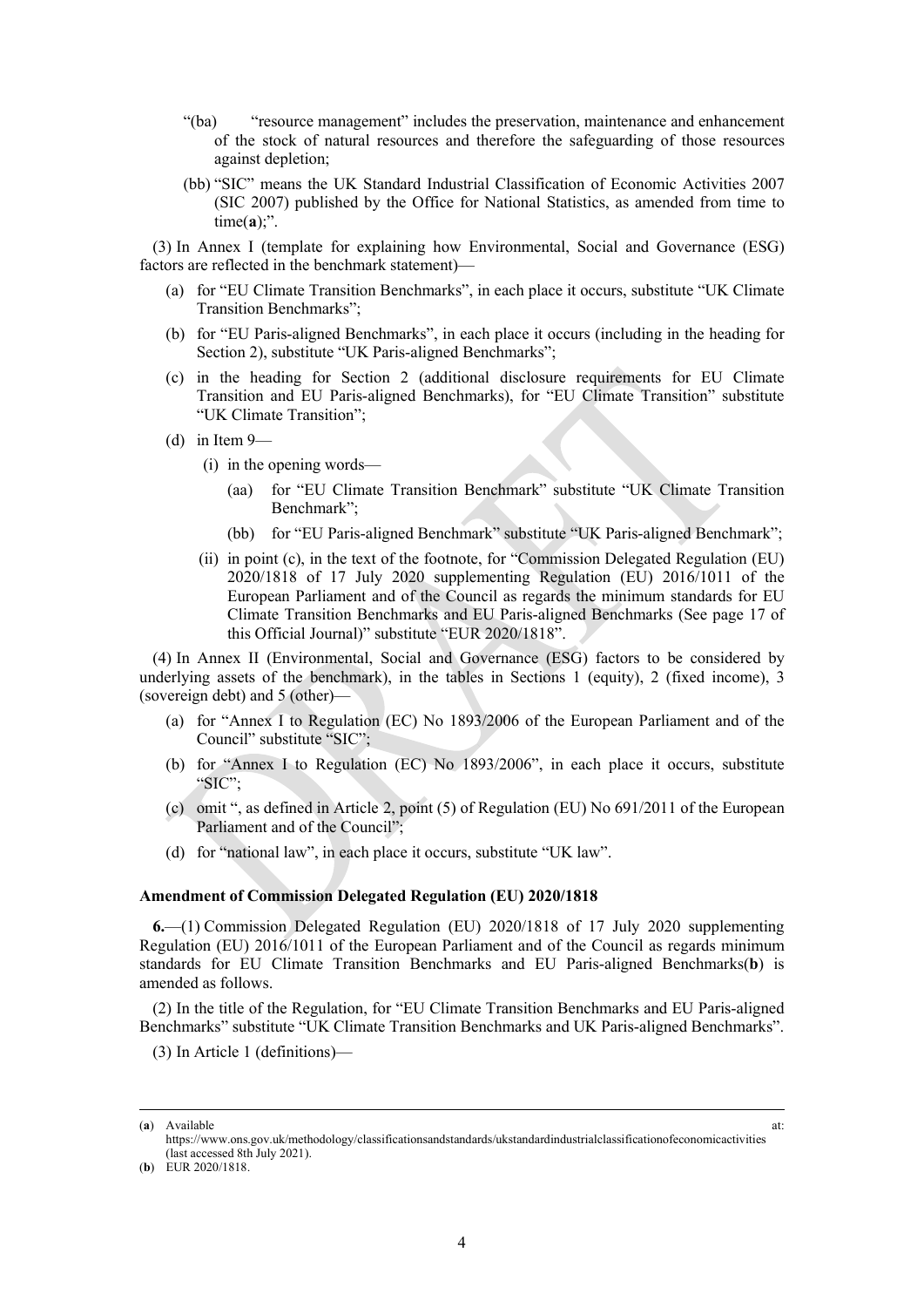- (a) in point (a), for "greenhouse gas emissions as defined in Article 3, point (1), of Regulation (EU) 2018/842 of the European Parliament and of the Council" substitute "emissions of carbon dioxide  $(CO_2)$ , methane  $(CH_4)$ , nitrous oxide  $(N_2O)$ , hydrofluorocarbons (HFCs), perfluorocarbons (PFCs), nitrogen trifluoride (NF3) and sulphur hexafluoride  $(SF_6)$ ";
- (b) in point (b), omit ", as defined in Article 2, point (7), of Regulation (EU) No 517/2014 of the European Parliament and of the Council";
- (c) after point (b), insert—
	- "(ba) "emissions", in relation to a greenhouse gas, means emissions of that gas into the atmosphere that are attributable to human activity;
	- (bb) "global warming potential" and "GWP" have the same meaning as in Article 2(6) of Regulation (EU) No  $517/2014(a)$ ;
	- (bc) a "tonne(s) of CO2 equivalent" means a quantity of greenhouse gases, expressed as the product of the mass of the greenhouse gases in metric tonnes and of their global warming potential (GWP);";
- (d) in point (c), for "euros" substitute "pounds sterling";
- (e) after point (f) insert—
	- "(g) "SIC" means the UK Standard Industrial Classification of Economic Activities 2007 (SIC 2007) published by the Office for National Statistics, as amended from time to time.".

(4) In Section 1 (minimum standards common for EU Climate Transition Benchmarks and EU Paris-aligned Benchmarks: comprising Articles 2 to 8)—

- (a) for "EU Climate Transition Benchmarks", in each place it occurs (including in the heading), substitute "UK Climate Transition Benchmarks";
- (b) for "EU Paris-aligned Benchmarks", in each place it occurs (including in the heading), substitute "UK Paris-aligned Benchmarks";
- (c) in Article 3 (equity allocation constraint), for "Annex I to Regulation (EC) No 1893/2006" substitute "SIC";
- (d) in Article 5(1) (phase-in of Scope 3 GHG emissions data in the benchmark methodology), for "Annex I to Regulation (EC) No 1893/2006", in each place it occurs, substitute "SIC";
- (e) in Article 7 (setting a decarbonisation trajectory)—
	- (i) in paragraph 1, for "Union", in each place it occurs, substitute "UK";
		- (ii) in paragraph 5—
			- (aa) for "an EU Climate Transition Benchmark" substitute "a UK Climate Transition Benchmark";
			- (bb) for "an EU Paris-aligned Benchmark" substitute "a UK Paris-aligned Benchmark";
- (f) in Article  $8(1)$  (change in GHG intensity and absolute GHG emissions)—
	- (i) for "EU Climate Transition Benchmark" substitute "UK Climate Transition Benchmark";
	- (ii) for "EU Paris-aligned Benchmark" substitute "UK Paris-aligned Benchmark".

(5) In Section 2 (minimum standards for EU Climate Transition Benchmarks: comprising Articles 9 and 10), for "EU Climate Transition Benchmarks", in each place it occurs (including in the headings), substitute "UK Climate Transition Benchmarks".

(6) In Section 3 (minimum standards for EU Paris-aligned Benchmarks: comprising Articles 11 and 12)—

<sup>(</sup>a) EUR 2014/517, as amended by S.I. 2019/583.